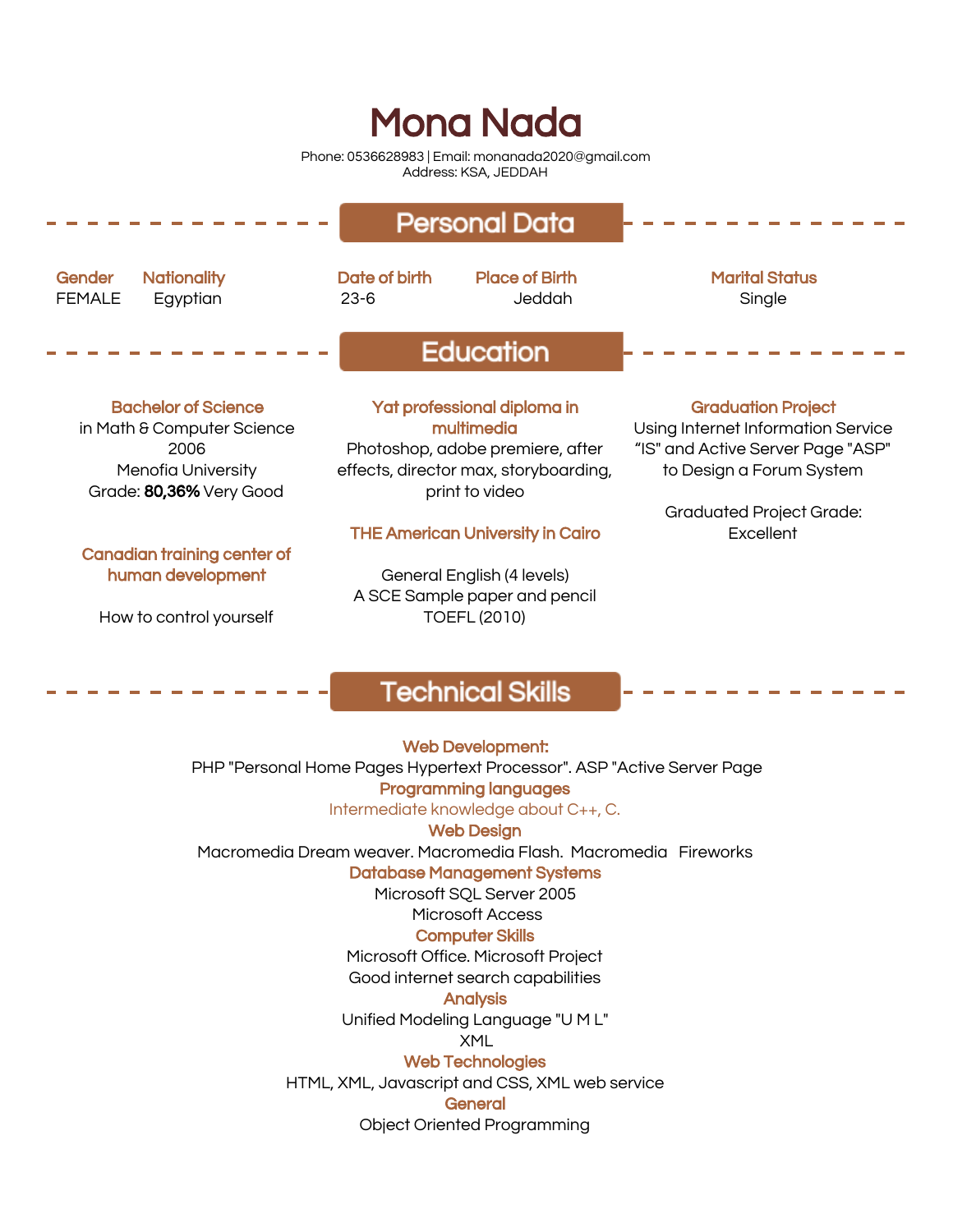# **Faculty Courses Details**

Artificial Intelligence • Operating System • Computer Network • Software Engineering • File System • Algorithm • Compiler • network. Structural programming, Data structures, Engineering programs, Database

## **Certificates**

MADE IN KSA GROUP ASSOCIATION: Montag learning through program Adobe Premiere-2012 **ICDL** 

SYSTEMS INTEGRATOR COMPANY: Programming and Implementing Microsoft SQL Server (15/12/2005) to (15/1/2006)

New horizons computer learning centers: Adobe Photoshop

YAT PROFESSIONAL DIPLOMA IN MULTIMEDIA (2007)

Experience

 In EGYPT (2007 till 2011) Cairo sound for media production: Video editing for drama & show programs

#### FIRST HD FOR EVENTS:

Video editing for events



### AL MEHWAR TV CHANNEL:

Editing the most program shows & reports (video & audio) by using Final Cut pro program on (apple mac)

> **Freelancer** Documentary, event, drama, program